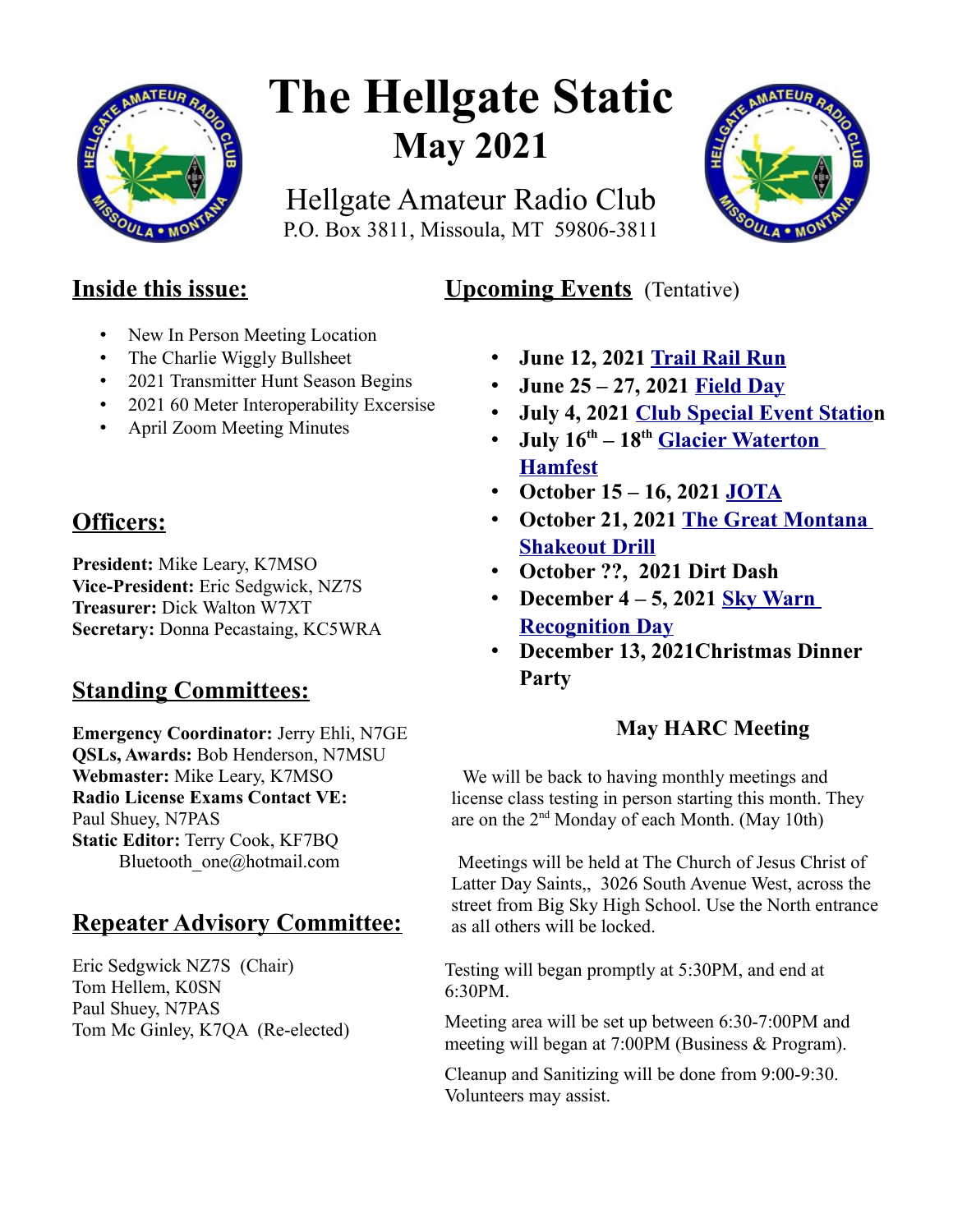#### **New in Person Meeting and Testing Location**

The Church of Jesus Christ of Latter Day Saints has graciously allow us to use their South Ave Building for our meetings.

The building is located at 3026 South Avenue West, across the street from Big Sky High School. Please use the North Entrance, all other doors will remain locked.

Please Note: This building remains under the County mandate of social distancing and masks. This means that at this time mask are required inside the building. Do not move the chairs once they are set up.

Adherence to the current church rules is the only way we will be able to to keep using this facility. Please note also that as time goes on these requirements will eventually be relaxed.

Testing area will be set up between 5:00-5:30PM and Testing will began promptly at 5:30PM, and end at 6:30PM.

Meeting area will be set up between 6:30-7:00PM and meeting will began at 7:00PM (Business & Program).

Cleanup and Sanitizing will be done from 9:00-9:30. Volunteers may assist.

Please note also that this facility has been calendared for our use for the next 24 months and if we do well may be extended.

### **THE CHARLIE WIGGLY BULLSHEET**

News and Views from HARC's CW ops

By Dick Walton W7XT

Rumor has it that two of the graduates of last year's HARC CW class have moved on to the CW Academy, a project of CWops, an international club discussed in last month's "Charlie Wiggly Bullsheet." CW Academy is widely acclaimed for its training, which successfully brings students to 20 WPM capability.

This past weekend the sponsors of this "Bullsheet," HARC's HF Committee, who happen to be dedicated CW operators, participated in the country's largest QSO party, the 7QP. Preliminary score reports are favorable. K7QA stood in second place in the CW only, assisted, high power category, while W7XT was similarly positioned in the comparable low power class. K0SN, working with N7IP, Bob Tabke, looks to be high in their category, also.

One might naturally wonder, then, do contests improve operating skills? More particularly, would a novice CW operator be well advised to have a go at contesting? The answer to both these questions is a strong, "affirmative." In a subsequent "Bullsheet" we will develop this assertion. Meanwhile, we suggest listening to some contest activity, particularly the slow speed events sponsored by the K1USN radio club. Interested readers might also download and install a copy of Morse Runner, a free Windows program from Afreet Software. It's a fine contest simulator.

The big contest-like event on the horizon is Field Day, of course, always scheduled, as one of HARC's oldtimers used to say, for the last rainy weekend in June. The last weekend in May, rain or shine, will bring the CQ WW WPX. Details, as always, can be found through the invaluable WA7BNM Contest Calendar.

A Reminder: If there is sufficient demand, HARC's HF Committee will offer a CW class again this year. Indications of interest should be conveyed to any member of the committee via email. Committee members are W7XT, K0SN and K7QA.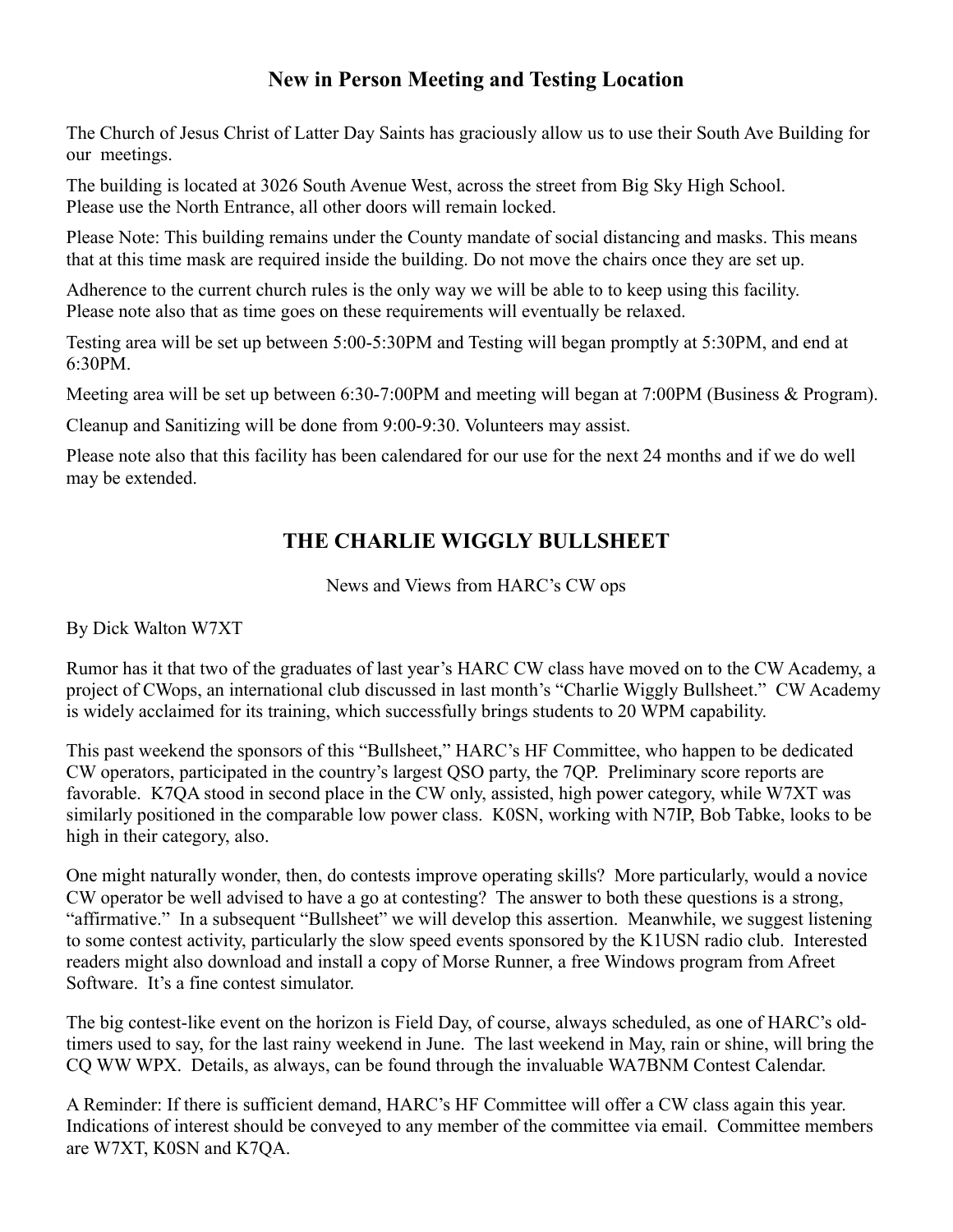#### **2021Transmitter Hunt Season**

We will be stating the 2021 season once again. This year we intend to have two hunts each month, on the  $1<sup>st</sup>$ and  $3<sup>rd</sup>$  Friday of the month. The rules for this hunt are as follows:

Participants should check in prior to the hunt on the 146.90 repeater. Unlicensed persons are welcome to participate without checking in.

- For this hunt, the fox's callsign will be announced at the beginning of the hunt.
- The hunt will be held on the simplex frequency of: 146.560 MHz
- The transmissions will begin at: 7:00 PM Local Time
- The hunt may continue for 2 Hrs, longer at the fox's option.
- The fox will transmit for approximately one minute and then be silent for 4 minutes.
- The fox will not significantly change transmitted power levels during the hunt.
- The fox will be in a location accessible by the public, without charge and will not be inside of a building.
- For this hunt the fox will be within the Missoula Valley, and in a place accessible by vehicle.
- For this hunt, participants can begin the hunt from anywhere he or she prefers.
- After the first hour of the hunt, the fox may at his or her discretion, provide hunters with clues to the fox's location.
- With this being the second transmitter hunt that the club has done in quite a few years, we would like the hunt to be fun for all. If you have suggestions on how we can improve this or future hunts please let us know.
- Drive carefully and observe all traffic statutes during this hunt, for everyone's safety.
- Have fun, we are all novices at this and the object is to have a good time.

#### **MARS – SHARES – Amateur Radio 60 Meter Interoperability Exercise**

When: The first week of each month. 1200 Hrs (12 noon) and 2000 Hrs (8:00 PM) local time.

#### Where: 60 Meter Channel 1 5330.5 MHz (dial frequency) **Upper Sideband**.

- Why: This purpose of this exercise is to encourage amateur radio operators to be aware that they may be called upon to provide information about local conditions to Army MARS, Air force MARS and SHARES stations during times of disaster, terror attack or other emergency.
- How: Listen on the frequency and check in with Army or Airforce MARS net control stations when requested. They will request your location and may request information about conditions at your location.